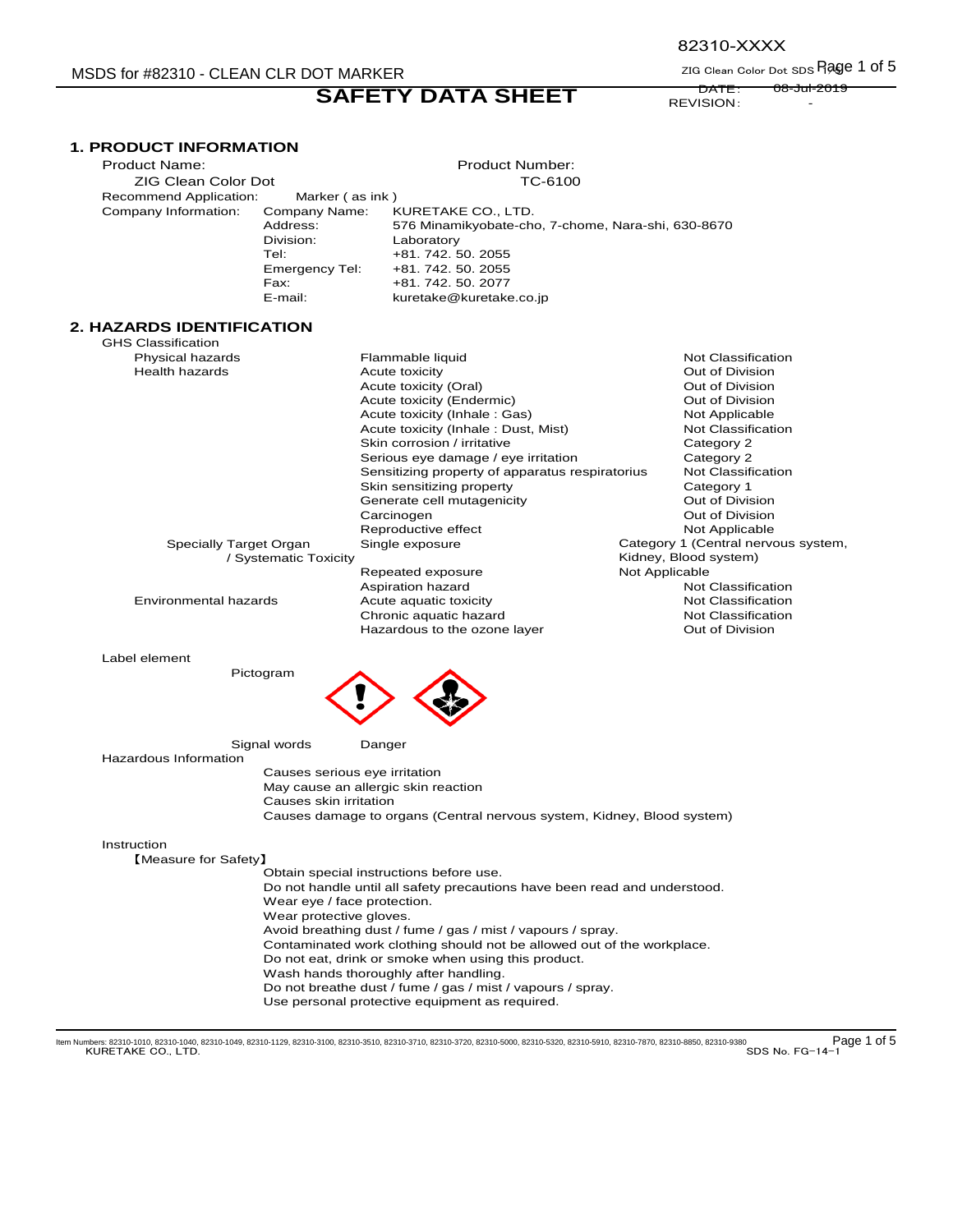| <b>【First Aid】</b> |                                                                                     |
|--------------------|-------------------------------------------------------------------------------------|
|                    | IF IN EYES:                                                                         |
|                    | Rinse cautiously with water for several minutes.                                    |
|                    | Remove contact lenses, if present and easy to do. Continue rinsing.                 |
|                    | If eye irritation persists, get medical advice / attention.                         |
|                    | Wash hands after handling.                                                          |
|                    | IF ON SKIN:                                                                         |
|                    | Wash with plenty of soap and water.                                                 |
|                    | If skin irritation or rash occurs, seek medical advice / attention.                 |
|                    | Wash contaminated clothing before reuse.                                            |
|                    | IF exposed:                                                                         |
|                    | Call a POISON CENTER or doctor / physician.                                         |
|                    | IF exposed or concerned:                                                            |
|                    | Get medical attention / advice.                                                     |
|                    | Get medical attention / advice if you feel unwell.                                  |
| [Storage]          |                                                                                     |
|                    | Store locked up.                                                                    |
| [Disposal]         |                                                                                     |
|                    | Ear dianong the contant and container, entrust to the special waste dianonar qutbor |

For dispose the content and container, entrust to the special waste disposer authorized by the governor of prefectural and city governments.

Country / Community Information: None known

# **3. COMPOSITION AND INGREDIENT INFORMATION**<br>Single, Mixture: Mixture Mixture

Single, Mixture: Mixture

| Ingredient and content |                |                     |
|------------------------|----------------|---------------------|
| Ingredient name        | CAS No.        | Concentration (wt%) |
| Ethylene glycol        | $107 - 21 - 1$ | $\leq 10$           |
| Triethanolamine        | $102 - 71 - 6$ | $0 - 2.0$           |
| Propan-2-ol            | 67-63-0        | $0 - 2.0$           |
| Ammonium hydroxide     | 1336-21-6      | $0 - 0.4$           |
| Glycerol               | 56-81-5        | $15 - 20$           |
| Pigment                |                |                     |
| - Carbon black         | 1333-86-4      | non-disclosure      |
| - Other pigments       | non-disclosure | non-disclosure      |
| Water                  | 7732-18-5      | $60 - 70$           |
|                        | Amount         | 100                 |

#### **4. FIRST AID**

| For Inhale:                              | Remove the victim to the fresh air area. If feel bad, see a doctor.                                      |
|------------------------------------------|----------------------------------------------------------------------------------------------------------|
| For Skin:                                | Put off the all polluted clothes immediately. Clean with the proper temp, and slow flowing water         |
|                                          | for over 15 minutes. If have irritate the skin, see a doctor. Call a doctor if feel bad. Before re-use   |
|                                          | the put off clothes, clean it up and remove the pollution.                                               |
| For Eyes:                                | Put off the contacts if possible, and continue to clean. Clean the eyes carefully for a few minutes.     |
|                                          | If the eyes get this product, clean the eye immediately and wash away completely. If the cleaning        |
|                                          | eyes not enough, it may cause irreversible eye damage.                                                   |
|                                          | If irritate to the eyes continue, see a doctor.                                                          |
| For Swallow:                             | Call a doctor, if feel bad. Rinse the mouth out. Do not have the victim vomit.                           |
| Expected acute symptom and late symptom: |                                                                                                          |
|                                          | Sialorrhea, face flash, cough, dizzy, lethargy, headache, sore throat, deliguim animi barf, vomition.    |
| Most important sign and symptom:         |                                                                                                          |
|                                          | No data                                                                                                  |
| Protect the person received first aid:   |                                                                                                          |
|                                          | Rescuer must wear proper protective equipment according to the situation.                                |
| Special notandum for doctor:             |                                                                                                          |
|                                          | Symptom will appear later, so that if the patient exposed excessively, it needs medical follow progress. |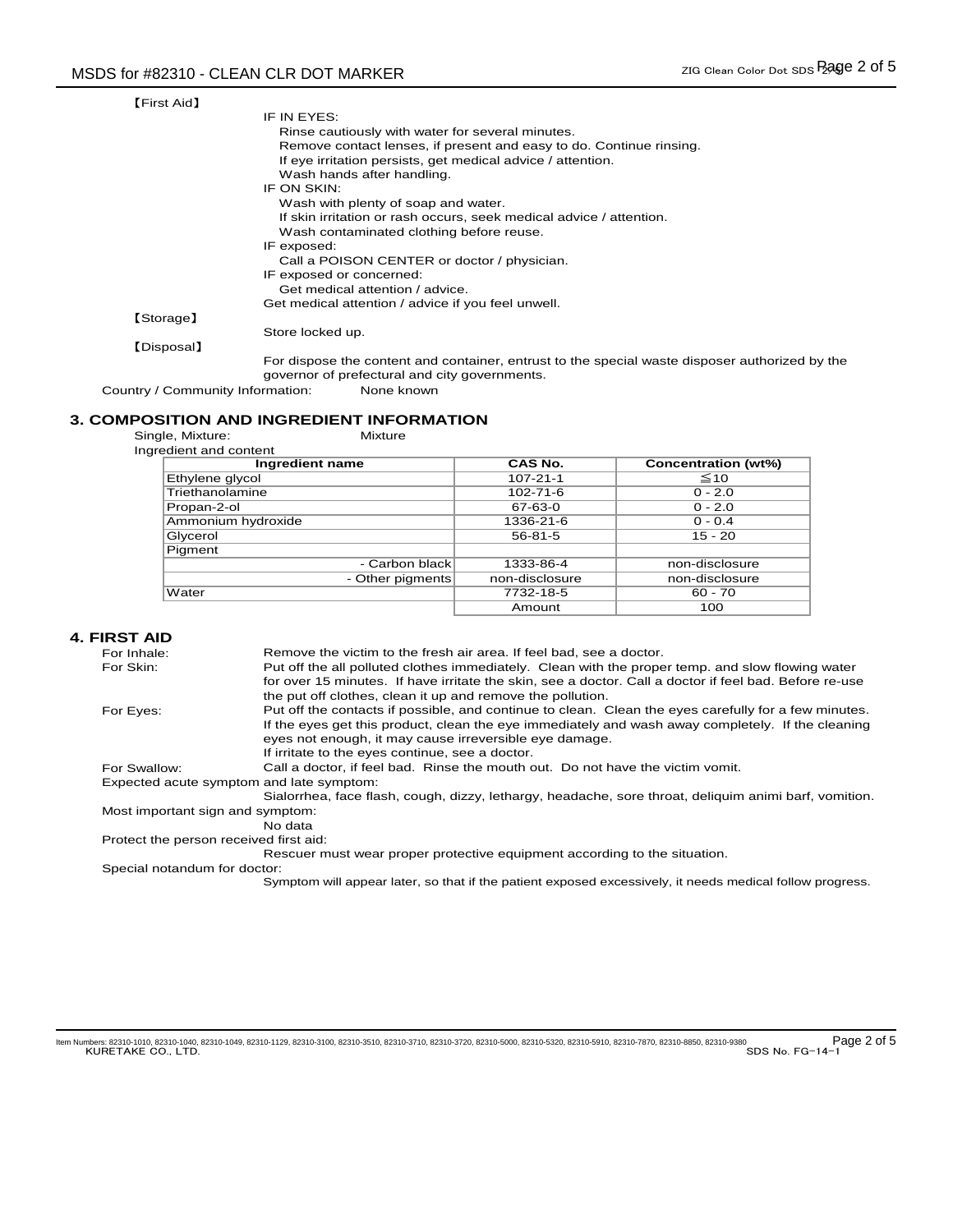## MSDS for #82310 - CLEAN CLR DOT MARKER zig Clean Color Dot SDS Bage 3 of 5

| <u>5. FIRE-FIGHTING MEASURE</u>       |                                                                                                          |
|---------------------------------------|----------------------------------------------------------------------------------------------------------|
| Extinguishing Media:                  | Small fire / Carbon dioxide, dry chemical extinguishing media, water spray, alcoholic resistance foam.   |
| <b>Great Conflagration:</b>           | Water spray, mist water, alcoholic resistance form.                                                      |
| Forbidden Extinguishing Media:        |                                                                                                          |
|                                       | Cylindrical pouring water.                                                                               |
| Special Dangerous and Harmful Effect: |                                                                                                          |
|                                       | The irritative, toxicity and corrosive gas is generated by fire. The container will be burst by heating. |
|                                       | If it is not dangerous, move the container from the fire area.                                           |
|                                       | If it is impossible to move, cool the container and around by spraying water. After extinguishing a      |
|                                       | fire, cool the container completely by large quantity of water.                                          |
| Protect the Person Extinguish a Fire: |                                                                                                          |
|                                       | For fighting fire, wear compressed air open-circuit SBCA and protect equipment for chemical.             |
|                                       | Fight a fire from up wind.                                                                               |
|                                       |                                                                                                          |
| <b>6. ACCIDENTAL RELEASE MEASURES</b> |                                                                                                          |

Notandum for Human Body, Protective Equipment and Emergency Measure:

| The worker must wear proper protector (refer to section 8) not to get the paint on the skin or into   |
|-------------------------------------------------------------------------------------------------------|
| eyes. Do not touch the leakage material or walk into it. Keep the proper distance in all direction as |
| the leakage area immediately. No unauthorized entry. If leakage but not occur a fire, wear the        |
| occlusive and impervious protect wear. Stay in the wind. Move away from the low ground.               |
| Ventilate before enter the sealed area.                                                               |

#### Notandum for Environment:

Take notice not to affect the environment by discharge the paint into the river. Prevent from influx into the drain ditch, sewer, basement and closed area.

Collect Neutralization:

In small quantity case, absorb the leakage material by dry sand and nonflammable material or collect it in the sealed type container then dispose it. In small quantity case, collect the absorbed material by clean antistatic tools. In large quantity case, yard the leakage material by mound to prevent flow out and lead it into safety area then collect it. In large quantity case, water spray lower the steam temperature but it may not inhibit combustion at the sealed area.

#### Containment or Depurant and Equipment:

If it is not danger, stop the leakage. Ground all equipment which need for handle the leakage material. Use steam retard foam for lower the steam concentration.

#### Precaution of Second Disaster:

Clear away all ignition source immediately (Do not smoking near around, forbid firework and flame) In case large steam generating, retard it by mist spray. Call related agency and ask the help.

### **7. HANDLING AND STORAGE**

Handling Do the equipment measure described on the section 8 and wear protector.

Local exhaust ventilation, whole ventilation:

Do the local exhaust ventilation and whole ventilation described on section 8. Prevent leakage the liquid and steam as possible.

#### Safe handling notandum:

**Storage** Dangerous goods if mixed: Container material: This product irritate the eyes so that care not to get it into the eyes. This product may cause sleep or vertigo, irritate the apparatus respiratorius and damage organ parts so that do not touch, inhale and swallow it. Do not fall, drop, shock or drag the container. Clean hands well after use this product. Use this product outside or well ventilated area only. Avoid touching, refer to the section10. Keep away from high temperature materials spark and fire, and avoid touching oxidizer and organic peroxide. Keep the container airtight and stock it in well ventilated place. Stock in the fulfilled and ventilated and cool place. Keep away from oxidant. Keep away from direct sunlight and fire. The inventory location must be fire-proof construction and the floor must be impermeable to prevent permeate the basement and spill to outside. Lock up the container. Refer to the section 10. Use the container regulated by fire law and UN transportation law.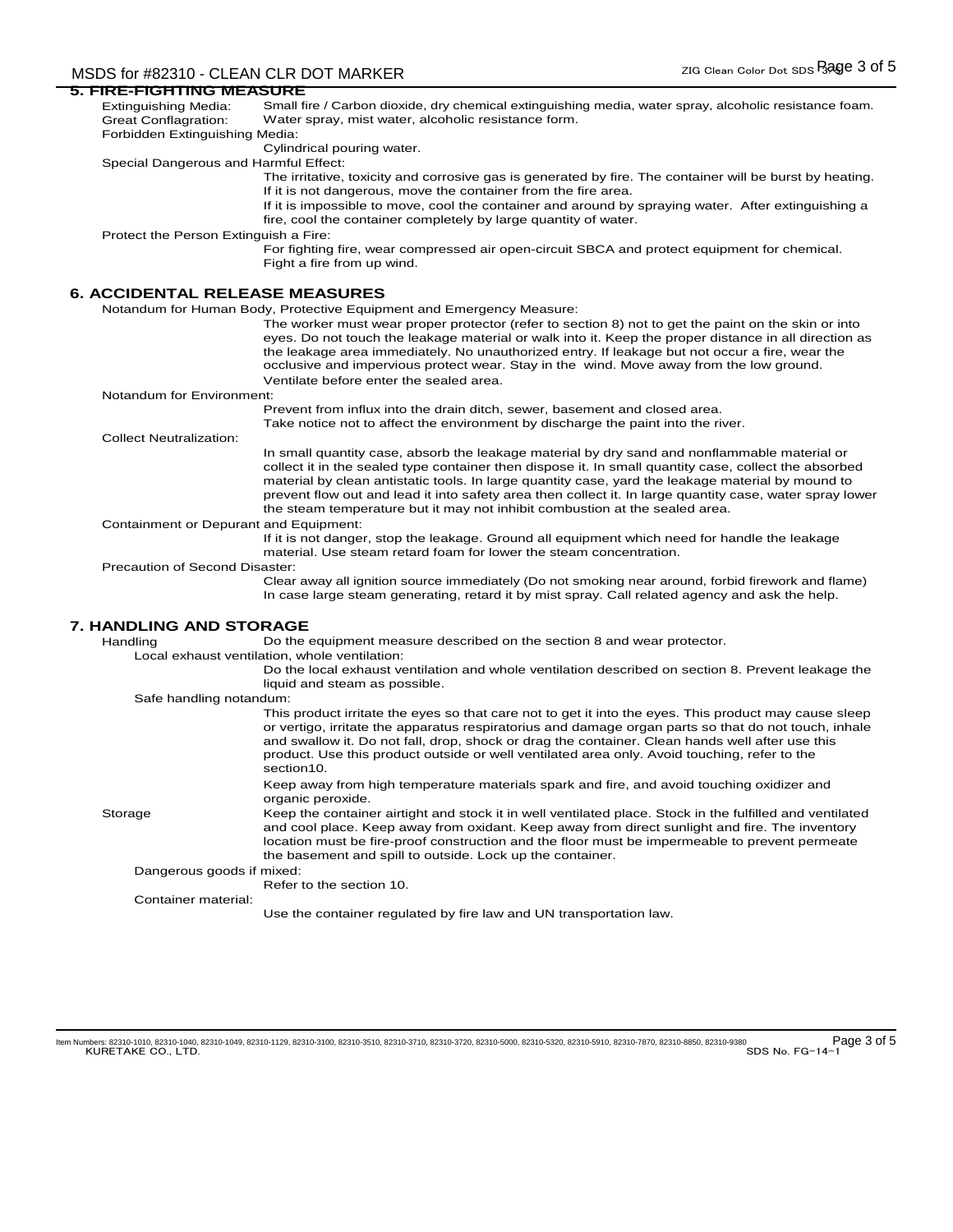## MSDS for #82310 - CLEAN CLR DOT MARKER zig Clean Color Dot SDS Rage 4 of 5

## **8. EXPOSURE CONTROLS / PERSONAL PROTECTION**

Install the eye washing devices and safety shower where handle or stock this product. Protection Equipment For apparatus respiratorius:

|                 | Wear proper respiratory protect equipment such as gas mask for organic gas (if high<br>concentration, wear air-supplied respirator).                    |
|-----------------|---------------------------------------------------------------------------------------------------------------------------------------------------------|
|                 |                                                                                                                                                         |
| For hands:      | Wear the gloves designated by manufacturer.                                                                                                             |
| For eyes:       | Wear the eye protector designated by manufacturer.                                                                                                      |
|                 | For skin and Body: Wear protect boots, oil resistant apron (impermeable and antistatic) and protect clothes (antistatic)<br>designated by manufacturer. |
| Hygiene Measure | Check the protect equipment regularly with check sheet. Clean hands well after use this product.                                                        |

### **9. PHYSICAL AND CHEMICAL PROPERTIES**

| <b>Physical Properties</b>  | Condition (20°C)        | Colored liquid   |
|-----------------------------|-------------------------|------------------|
|                             | Odor                    | None             |
|                             | Boiling point           | No data          |
|                             | Vapor pressure          | No data          |
|                             | Specific gravity (20°C) | No data          |
|                             | pH (against water base) | $6.0 - 10.5$     |
|                             | Other                   | None known       |
| Hazardous Information       | Flash point             | $>100^{\circ}$ C |
|                             | Ignition point          | No data          |
|                             | Explosion limit         | No data          |
| Other Hazardous Information |                         | None known       |

## **10. STABILITY AND REACTIVITY**

| Stability:                              | Under usually storage condition, it is stable. |
|-----------------------------------------|------------------------------------------------|
| Hazardous Reactivity:                   | Nothing                                        |
| <b>Avoid Condition</b>                  | Nothing                                        |
| Avoid Touching                          | Nothing                                        |
| <b>Hazardous Decomposition Product:</b> |                                                |
|                                         |                                                |

Generates harmful gas such as carbon monoxide and carbon dioxide.

### **11. TOXICOLOGICAL INFORMATION**

| <b>Name</b>                                        | <b>ACGIH (TLV)</b>          | <b>IARC</b> | <b>OTHER</b>                    |
|----------------------------------------------------|-----------------------------|-------------|---------------------------------|
| Ethylene glycol                                    | $MAX 100mg/m3$ (as aerosol) | No data     | LD50(oral, rat) 4000-10200mg/kg |
| Triethanolamine                                    | No data                     | З           | LD50(oral, rat) 7269.3mg/kg     |
| Propan-2-ol                                        | 200ppm                      | з           | LD50(oral, rat) 3437mg/kg       |
| Ammonium hydroxide                                 | 25ppm (as $NH3$ )           | No data     | LD50(oral, rat) 350mg/kg        |
| Glycerol                                           | No data                     | No data     | No data                         |
| Carbon black                                       | $3$ mg/m $3$                | 2B          | LD50(oral, rat) 15400mg/kg      |
| Other harmful information relevant to composition: |                             |             | No data                         |
| Harmful information for product:                   |                             |             | No data                         |
|                                                    |                             |             |                                 |

### **12. ECOLOGICAL INFORMATION**

Acute Hazardous Aquatic Environment: No data November 2012 and No data Inveteracy Hazardous Aquatic Environment: No data

#### **13. DISPOSAL CONSIDERATIONS**

Residue Waste:

For dispose, follow the related regulation and standard of local governments. Ask the licensed industrial waste disposal company or local governments.

For Burning: Spray the incinerator with waste liquid directly or mix with flammable solvent in small quantity to burn. Activated sludge process.

Polluted container and package:

Clean the container and recycle or treat it in accordance with the related regulation or local governments. If dispose the container, remove the content completely.